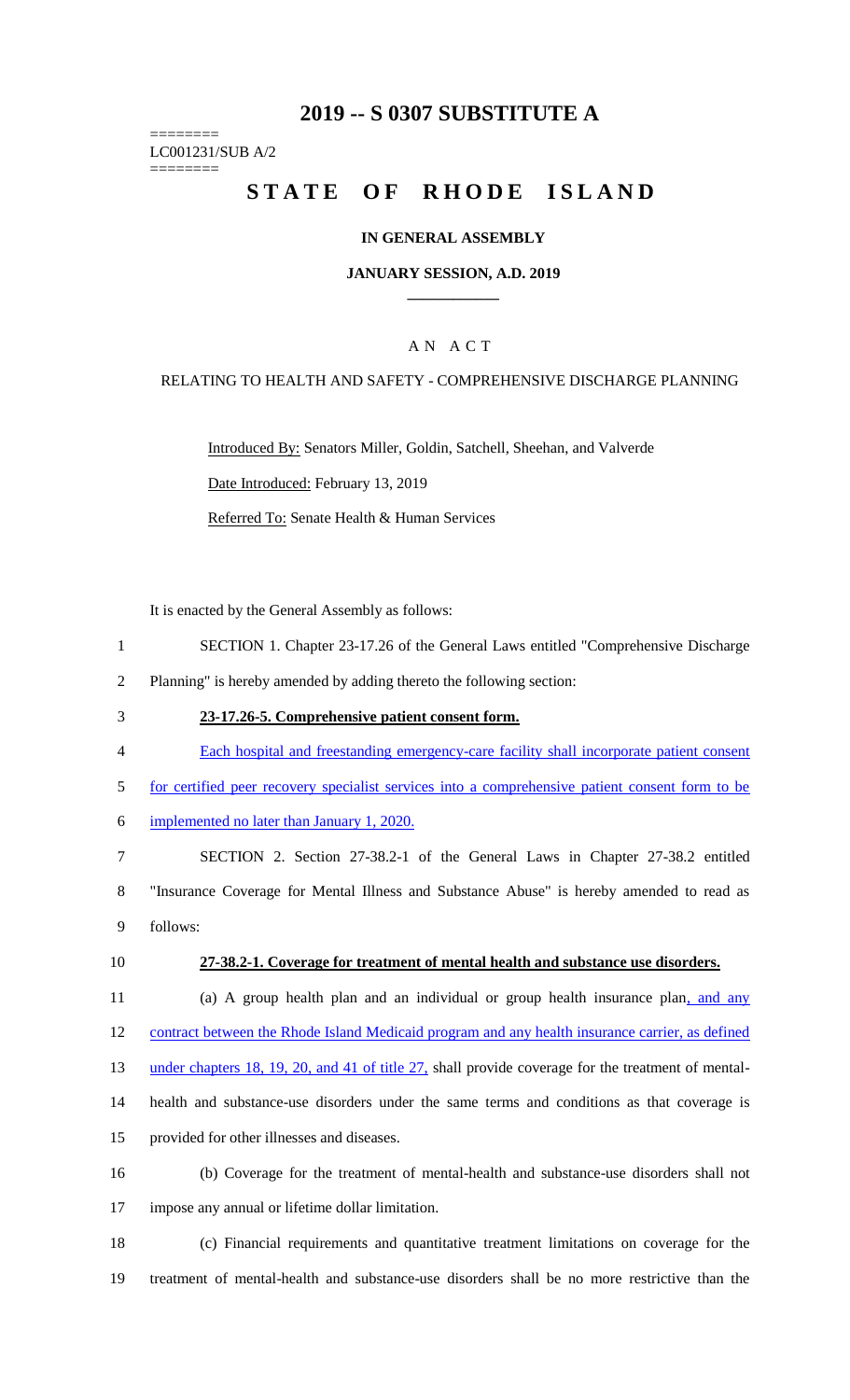predominant financial requirements applied to substantially all coverage for medical conditions in each treatment classification.

 (d) Coverage shall not impose non-quantitative treatment limitations for the treatment of mental health and substance-use disorders unless the processes, strategies, evidentiary standards, or other factors used in applying the non-quantitative treatment limitation, as written and in operation, are comparable to, and are applied no more stringently than, the processes, strategies, evidentiary standards, or other factors used in applying the limitation with respect to medical/surgical benefits in the classification.

 (e) The following classifications shall be used to apply the coverage requirements of this chapter: (1) Inpatient, in-network; (2) Inpatient, out-of-network; (3) Outpatient, in-network; (4) Outpatient, out-of-network; (5) Emergency care; and (6) Prescription drugs.

 (f) Medication-assisted treatment or medication-assisted maintenance services of substance-use disorders, opioid overdoses, and chronic addiction, including methadone, buprenorphine, naltrexone, or other clinically appropriate medications, is included within the appropriate classification based on the site of the service.

 (g) Payors shall rely upon the criteria of the American Society of Addiction Medicine 17 when developing coverage for levels of care and determining placements for substance-use disorder treatment.

 (h) Patients with substance-use disorders shall have access to evidence-based, non-opioid treatment for pain, therefore coverage shall apply to medically necessary chiropractic care and osteopathic manipulative treatment performed by an individual licensed under § 5-37-2.

 (i) Parity of cost-sharing requirements. Regardless of the professional license of the provider of care, if that care is consistent with the provider's scope of practice and the health plan's credentialing and contracting provisions, cost-sharing for behavioral health counseling visits and medication maintenance visits shall be consistent with the cost-sharing applied to primary care office visits.

 (j) Consistent with coverage for medical and surgical services, a health plan as defined in subsection (a) of this section shall cover clinically appropriate residential or inpatient services, 29 including detoxification and stabilization services, for the treatment of mental health and substance use disorders, including alcohol use disorders, in accordance with this subsection. After an assessment for substance use disorders, including alcohol use disorders, based upon the criteria 32 of the American Society of Addiction Medicine, or after an appropriate psychiatric assessment for mental health disorders, conducted upon an emergency admission or for continuation of care, if a qualified medical or clinical professional determines that residential or inpatient care, including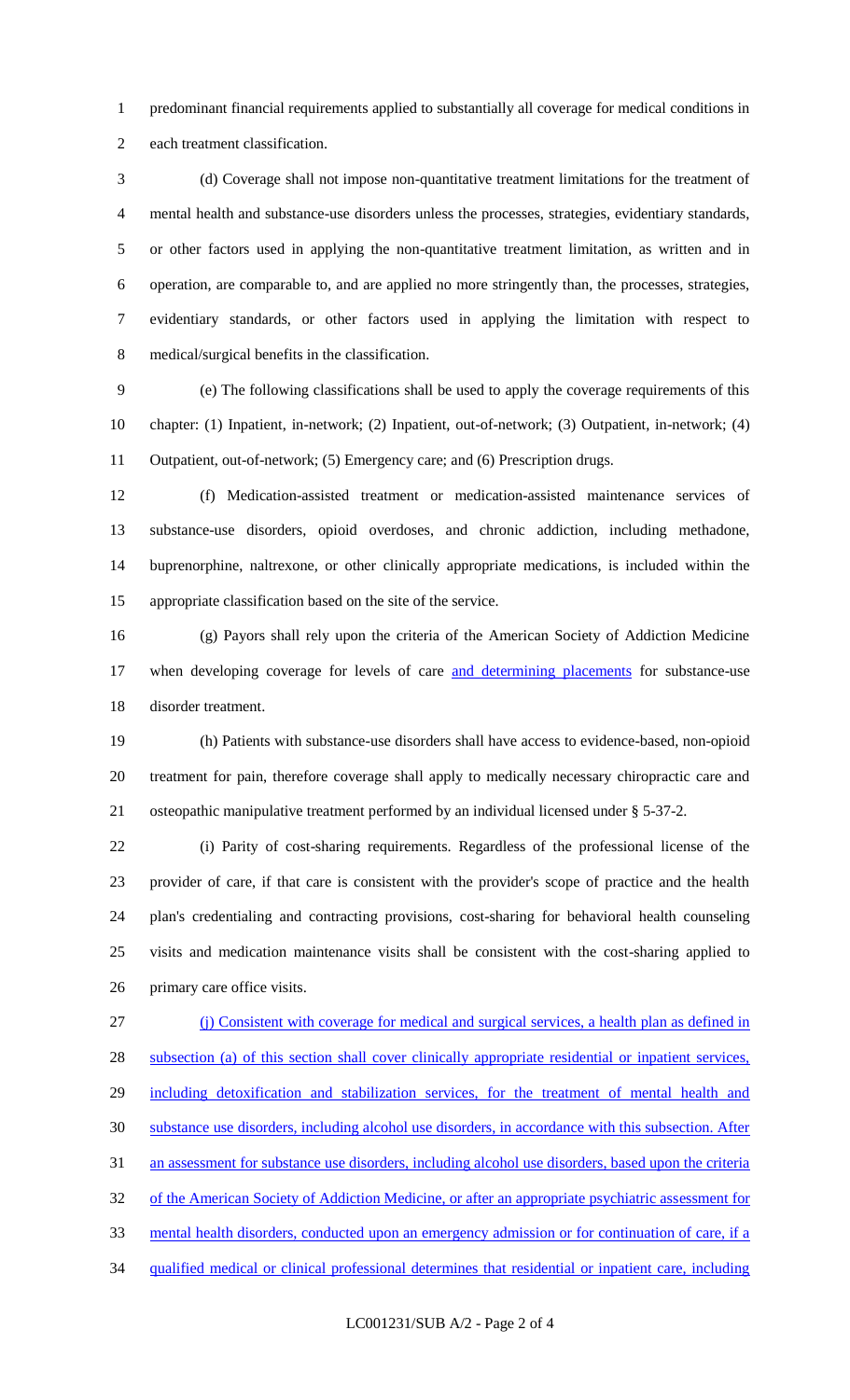detoxification and stabilization services, is the most appropriate and least restrictive level of care necessary, that professional shall, within twenty-four (24) hours of admission or at least twenty- four (24) hours prior to the expiration of any previous authorization from the health insurer, submit a treatment plan, including an estimated length of stay and such other information as may 5 be reasonably requested by the health insurer, to the patient's health insurer. The health insurer shall conduct the utilization review in accordance with chapter 18.9 of title 27; provided, that the patient shall be and remain presumptively covered for residential or inpatient services, including detoxification and stabilization services, during the utilization review. On or before March l, 9 2022, the senate committee on health and human services, in conjunction with the house 10 committee on corporations, shall conduct a hearing on the impact of this subsection, to include 11 presentations from payors and providers, and other stakeholders at the discretion of the committee chairs. This subsection shall apply only to covered services delivered within the health insurer's provider network. Nothing herein prohibits the group health plan or health insurer from 14 conducting quality of care reviews. SECTION 3. This act shall take effect on January 1, 2020.

======== LC001231/SUB A/2 ========